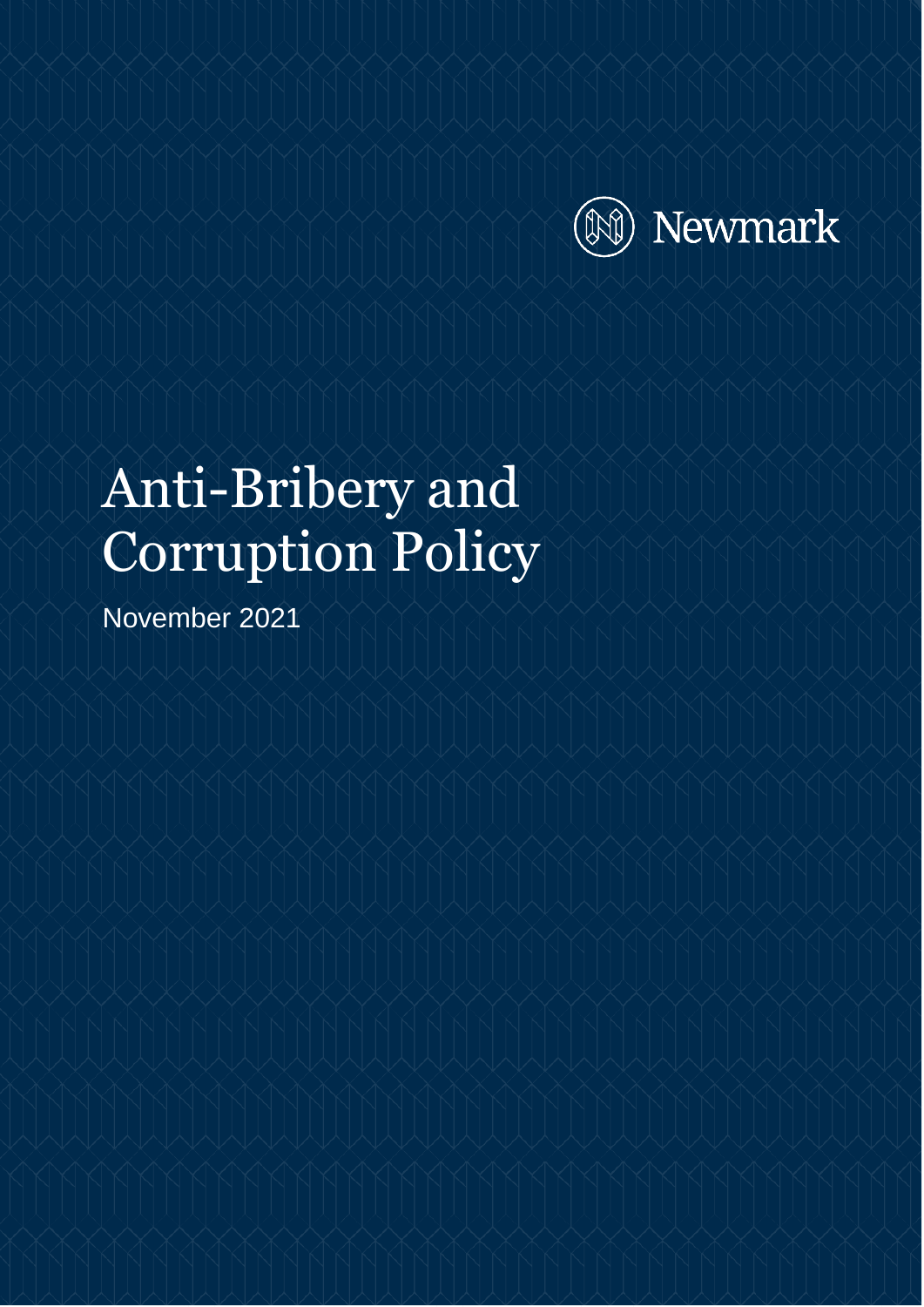#### Policy details

| <b>Compliance Policies and Procedures</b> |                                                                                                                                                                                                                          |  |  |
|-------------------------------------------|--------------------------------------------------------------------------------------------------------------------------------------------------------------------------------------------------------------------------|--|--|
| <b>Chapter</b>                            | <b>ASX Requirements</b>                                                                                                                                                                                                  |  |  |
| <b>Section</b>                            | <b>ASX Listing Requirements</b>                                                                                                                                                                                          |  |  |
| <b>Document</b>                           | Anti-Bribery and Corruption Policy                                                                                                                                                                                       |  |  |
| Document number                           | $350 - 6$                                                                                                                                                                                                                |  |  |
| <b>Description</b>                        | Document describing the policies and procedures adopted by the Group with<br>respect to anti-bribery and corruption in compliance with anti-bribery laws and ASX<br>Corporate Governance Principles and Recommendations. |  |  |
| <b>Adopted</b>                            | 12 November 2021                                                                                                                                                                                                         |  |  |
| <b>Next review</b>                        | Periodically to ensure that it is operating effectively and whether any changes are<br>required                                                                                                                          |  |  |

#### Version history

| <b>Date</b>      | Author(s)     | <b>Notes</b>             |
|------------------|---------------|--------------------------|
| 12 November 2021 | Peter Hulbert | Adopted 12 November 2021 |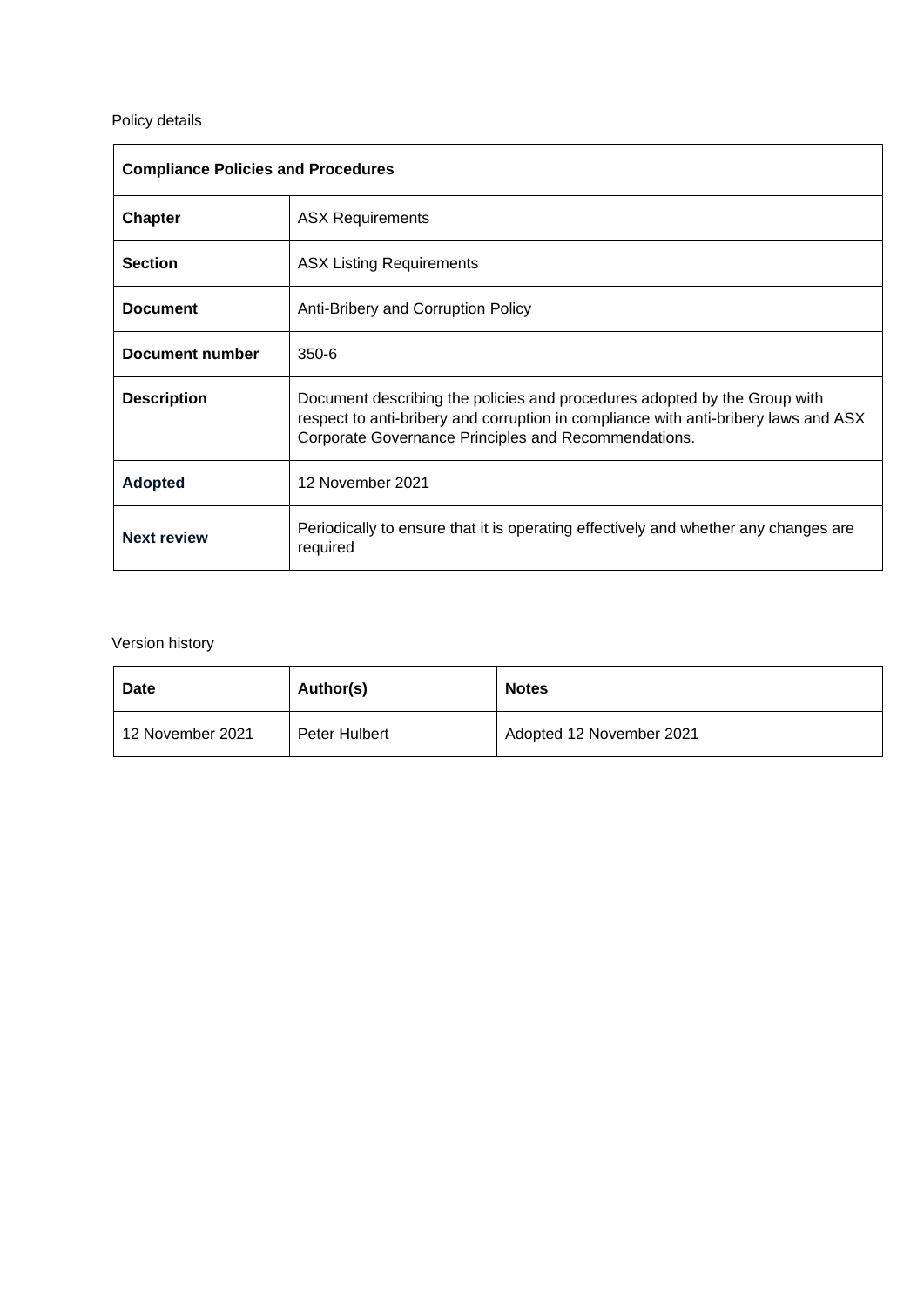# **Contents**

| 1.0 | Introduction                                | 4 |
|-----|---------------------------------------------|---|
| 1.1 | Policy background                           | 4 |
| 1.2 | Scope and effect of this Policy             | 4 |
| 1.3 | Legal context                               | 4 |
| 1.4 | Consequences of breaching this Policy       | 4 |
| 2.0 | Procedures                                  | 4 |
| 2.1 | Prohibitions against bribery and corruption | 4 |
| 2.2 | Political donations                         | 5 |
| 2.3 | Charitable or political donations           | 5 |
| 2.4 | Gifts, entertainment and hospitality        | 5 |
| 2.5 | Documentation and record-keeping            | 6 |
| 2.6 | Training                                    | 6 |
| 2.7 | Reporting                                   | 6 |
| 3.0 | Responsibilities                            | 6 |
| 4.0 | Review                                      | 7 |

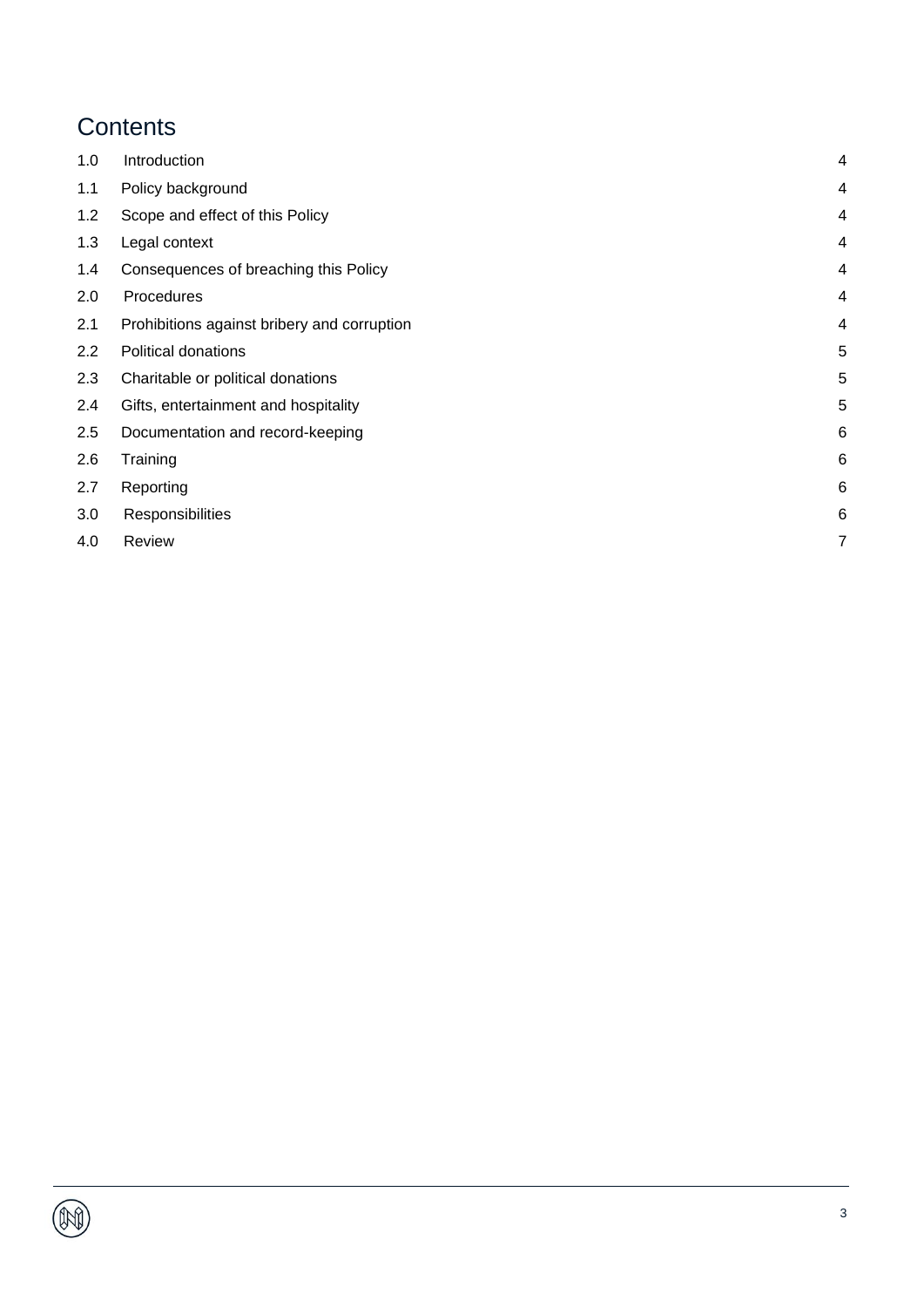# <span id="page-3-0"></span>1.0 Introduction

#### <span id="page-3-1"></span>1.1 Policy background

Newmark Property Group Pty Ltd and each of its subsidiaries (**Newmark**) is committed to the highest standards of conduct, ethical behaviour and full compliance with the law in all aspects of its business.

Newmark has zero tolerance for bribery or corruption. No one will be penalised, or be subject to other adverse consequences, for refusing to pay bribes or engage in other corrupt conduct even if it may result in Newmark losing business.

The purpose of this policy is to support Newmark's values, as espoused in its Code of Conduct.

### <span id="page-3-2"></span>1.2 Scope and effect of this Policy

This Policy applies to all directors, officers and employees of Newmark and its related bodies corporate, and to all consultants, contractors, agents and associates that are effectively controlled by Newmark or act on its behalf (**Group Personnel**). It applies to all of Newmark's commercial dealings, operations, and activities.

### <span id="page-3-3"></span>1.3 Legal context

Newmark has adopted this Anti-Bribery and Corruption Policy (the **Policy**) to promote full compliance with the anti-bribery laws that apply to its business in or outside of Australia, including the *Criminal Code Act 1995* (Cth) and the statutes that apply in the Australian States and Territories.

### <span id="page-3-4"></span>1.4 Consequences of breaching this Policy

Any director, officer and employee that engages in bribery and other corrupt conduct will breach this Policy, and engage in potentially criminal offences, which may result in legal proceedings and investigations by the relevant government authorities.

All reported incidents will be taken seriously, reviewed and thoroughly investigated. Depending on the circumstances, the incident may be referred to regulatory and/or law enforcement agencies.

A breach of this Policy may be regarded as serious misconduct, leading to disciplinary action that may result in termination of employment. A breach of this Policy may also expose you and Newmark to criminal and/or civil penalties, substantial fines, exclusion from tendering for contracts, loss of business and reputational damage.

# <span id="page-3-5"></span>2.0 Procedures

## <span id="page-3-6"></span>2.1 Prohibitions against bribery and corruption

Newmark has zero tolerance for bribery or corrupt conduct in connection with its business.

You must not:

- (a) **Engage in bribery:** The act of offering, promising, authorising, providing, soliciting or receiving a benefit with the intention of influencing a public official or person in the private sector in the performance of their duties, to obtain business or a business advantage that is not legitimately due. This includes the provision of a benefit for an improper purpose through an agent or third party. A benefit can be range of things, including money, favours, gifts, travel, entertainment, loans, political and charitable contributions, business opportunities;
- (b) **Make facilitation payments:** The payment of a nominal amount or other inducement to a public official, either directly or indirectly, to secure or expedite the performance of a routine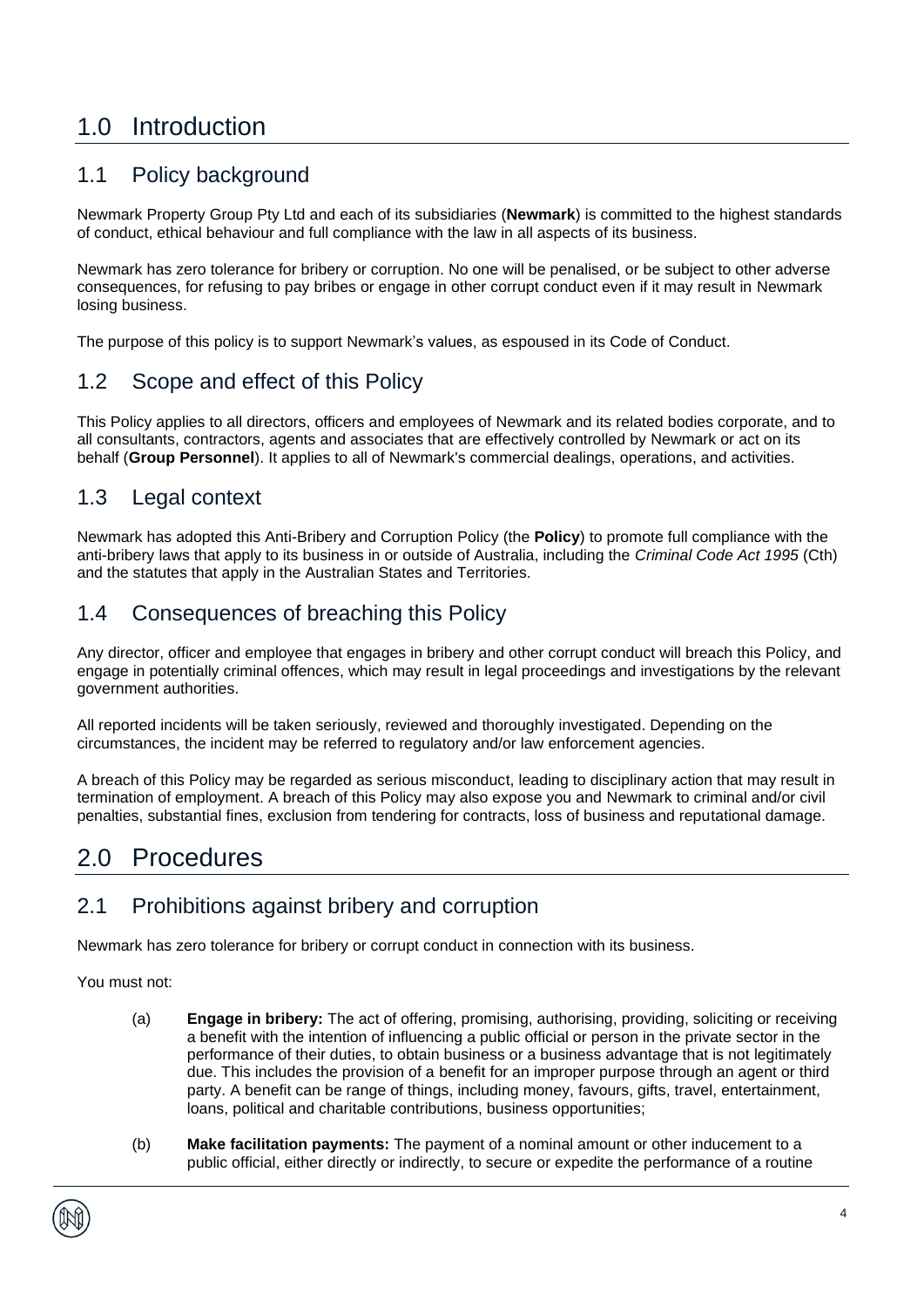action or function that the public official is already obliged to perform. For example, payments made in order to expedite government approval for an activity, or fees or payments to obtain the connection of utility services;

- (c) **Offer, promise, pay, give, solicit or accept secret commissions:** Where a person or entity offers or gives a commission to an agent or representative of another person (the **Principal**) that is not disclosed by that agent or representative to the Principal. The commission is made as an inducement for the agent or representative to influence the conduct of the Principal's business. For example, if an employee of Newmark made a payment to an agent of a prospective contractual partner in return for that agent facilitating that Newmark receives favourable commercial terms in the contractual agreement, and that agent did not disclose the payment to the contractual partner, that payment would constitute a secret commission. Newmark should conduct a due diligence review of agents prior to any engagement;
- (d) **Engage in money laundering:** The process by which a person or entity conceals the existence of an illegal source of income and then disguises that income to make it appear legitimate. For example, a supplier insisting that Newmark make payments in return for services rendered in Australia into an offshore bank account to conceal the fact that they are rendering the services without the requisite licence to do so;
- (e) Offer or accept gifts, entertainment or hospitality otherwise than in accordance with the requirements set out in this Policy; and
- (f) Engage with third parties without following the due diligence and contractual controls requirements set out in this Policy.

#### <span id="page-4-0"></span>2.2 Political donations

You must not make donations to political parties, elected politicians, political campaigns, candidates in an election, government departments, administrative bodies or any public official on behalf of Newmark. This includes requesting or directing another person to make a political donation on behalf of Newmark.

It is prohibited to use Newmark funds for other political purposes (such as lobbying) without the express written approval of the Compliance Officer.

### <span id="page-4-1"></span>2.3 Charitable or political donations

Newmark may make charitable donations that are legal and ethical under local laws and practices. The, Compliance Officer must approve all charitable donations made on Newmark's behalf.

Newmark personnel can make charitable donations in their personal capacity. However, such charitable donations are not permitted where they are made in order to seek a business or business advantage.

#### <span id="page-4-2"></span>2.4 Gifts, entertainment and hospitality

You must not offer or accept gifts, entertainment, hospitality or sponsored travel unless all of the following conditions are met:

- (a) it is given for the purpose of general relationship building only;
- (b) it is not intended, and cannot reasonably be construed, as an attempt to improperly influence the recipient's performance of a role or function;
- (c) it complies with the local laws and regulations of the jurisdiction in which it is made;
- (d) it is given in an open and transparent manner;
- (e) it does not include cash, loans or cash equivalents (such as gift certificates or vouchers);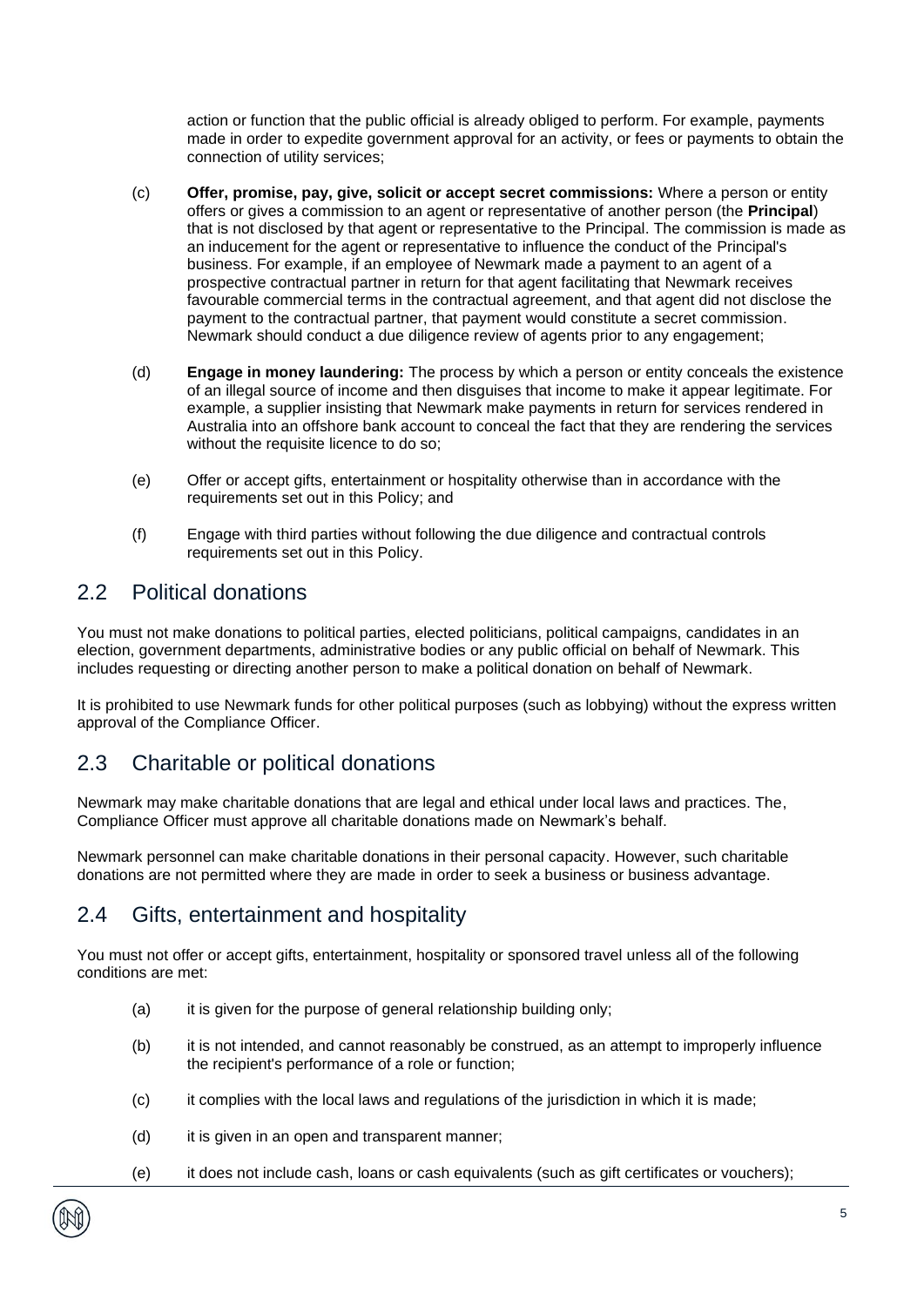- (f) it is properly recorded in Newmark 's books and records; and
- (g) the item costs less than AUD\$250.

Gifts that do not fall specifically within the above guidelines require advance consultation with and approval from your line manager. If Newmark personnel feel that their line manager is not the most appropriate contact in the situation, they should instead contact the Compliance Officer.

Gifts, entertainment or hospitality given or received that are valued at over AUD\$250 must be declared and a register will be kept by the Compliance Officer.

Gifts, entertainment or hospitality that have a combined total value of over AUD\$500 per year from or to the same person or entity are not permitted. This limit may be exceeded with approval from the Joint Managing Director.

Gifts should not be given or received just before a business decision is to be made (such as prior to the award of or tender for a contract).

### <span id="page-5-0"></span>2.5 Documentation and record-keeping

The Finance Department must record all financial transactions accurately, completely and fairly in accordance with Newmark's internal accounting controls. Books and records must record, in reasonable detail, the parties, payment arrangements and purpose of all transactions and disposition of assets.

All invoices, agreements, receipts and expenditure approvals relating to financial transactions must be accompanied by supporting documents that describe the transaction or accounts.

### <span id="page-5-1"></span>2.6 Training

All Newmark personnel must complete period anti-bribery and corruption training as directed by the Compliance Officer. The training will cover, amongst other things, obligations and procedures under this Policy, how to recognise, deal with and report actual or suspected bribery or corruption.

The Compliance Officer will keep records of Newmark personnel that have received training on the Policy.

## <span id="page-5-2"></span>2.7 Reporting

You must immediately report any actual or suspected breaches of this Policy by any person acting for or representing Newmark to the Compliance Officer. You may choose to make a report confidentially and anonymously in accordance with the Whistleblower Policy. Please refer to the Whistleblower Policy for more details.

The Compliance Officer must investigate all reported, actual or suspected breaches of this Policy.

Any Newmark personnel that breach this Policy or that do not report actual or suspected breaches will face disciplinary action. Newmark personnel that breach this Policy may also be subject to legal proceedings and other governmental investigations.

## <span id="page-5-3"></span>3.0 Responsibilities

It is the responsibility of all Newmark personnel to ensure that they understand and comply with this Policy.

If you are uncertain about any aspect of this Policy, or the appropriate course of action to take in a certain situation relevant to the Policy, you should contact the Compliance Officer.

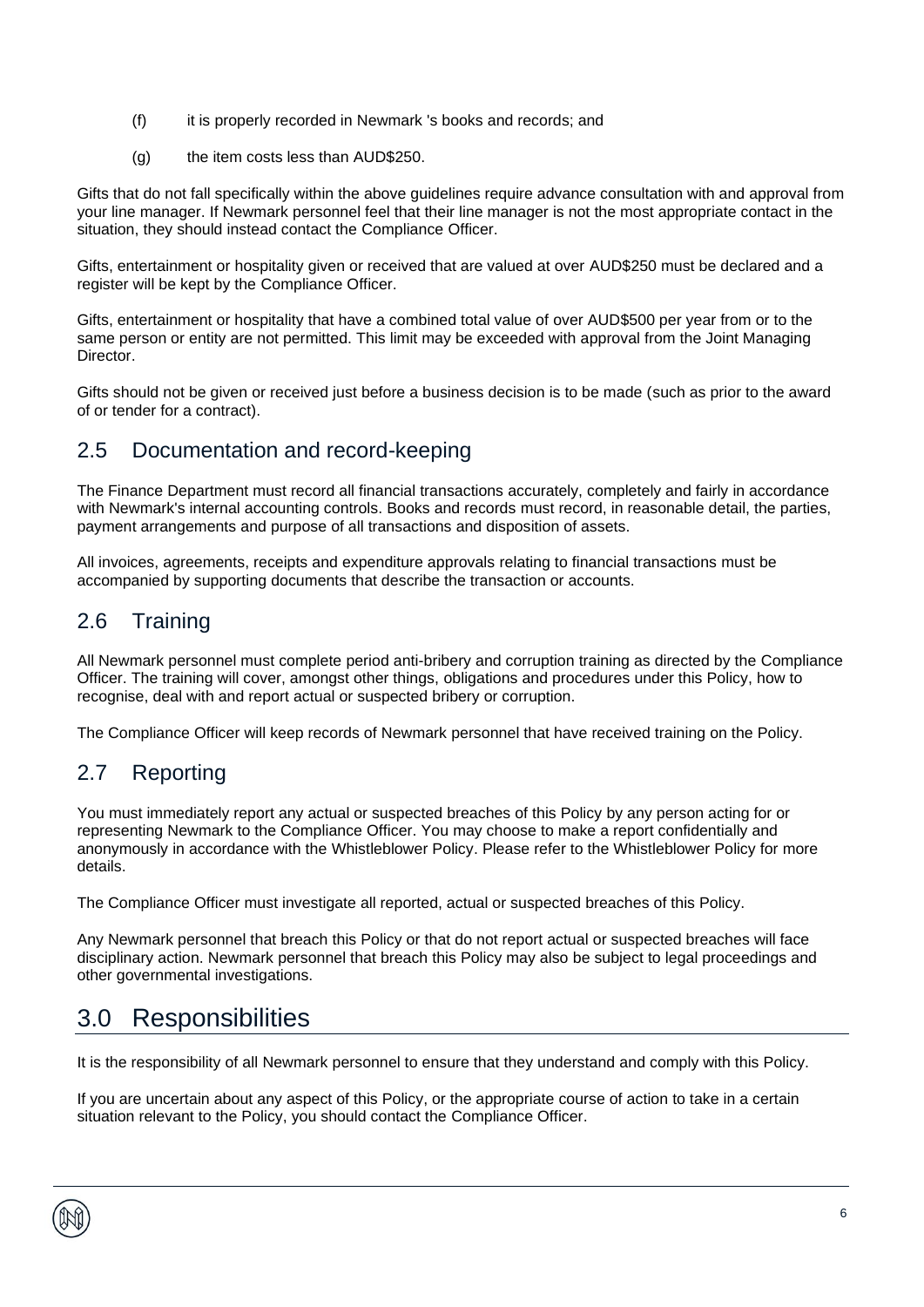## <span id="page-6-0"></span>4.0 Review

This Policy will be reviewed by the Compliance Officer periodically to ensure that it is operating effectively and whether any changes are required.

Material changes or changes to this Policy required by law will be recommended to the Audit, Risk and Compliance Committee for review and approval and to the Board for final approval.